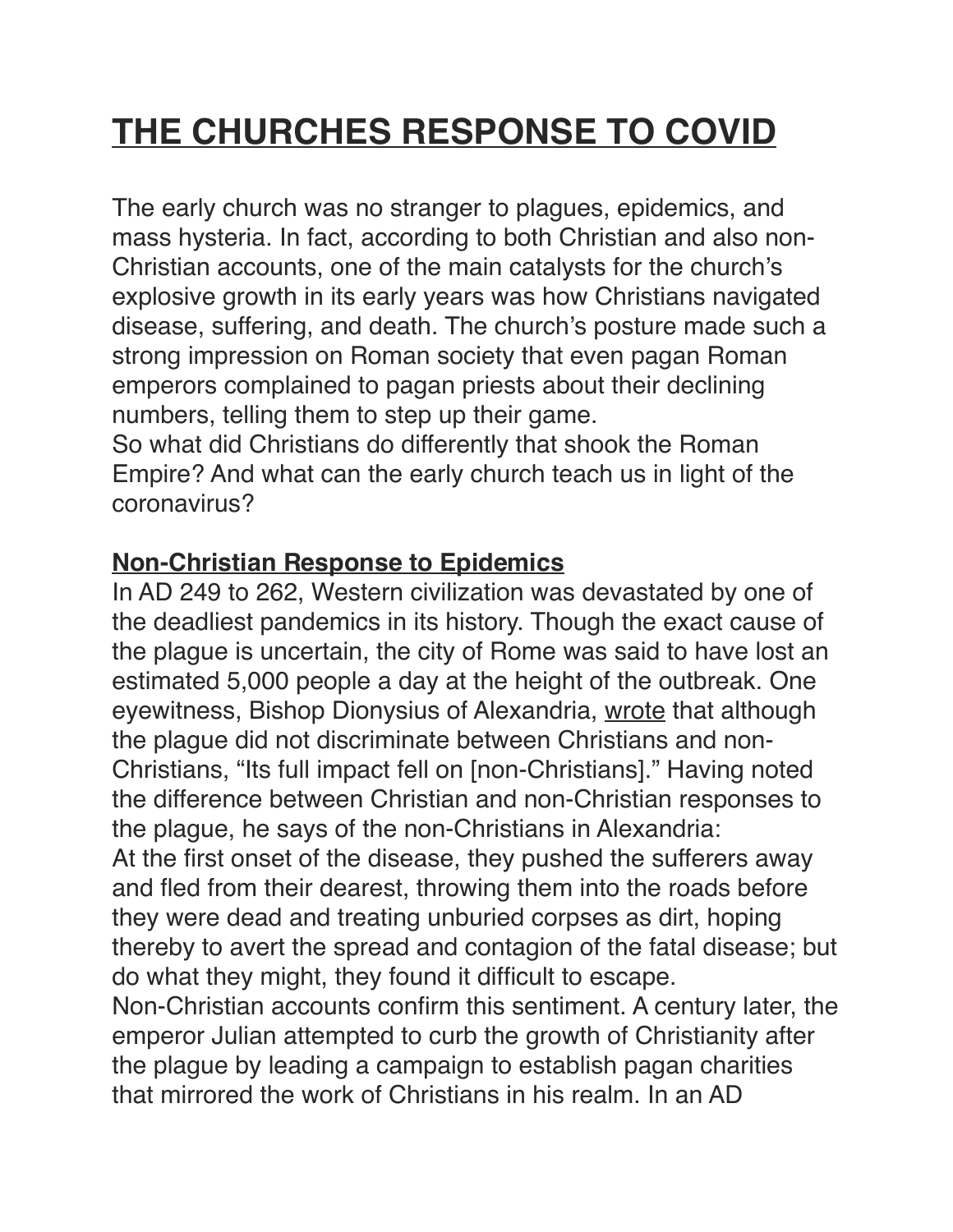362 [letter,](https://en.wikisource.org/wiki/Letters_of_Julian/Letter_22) Julian complained that the Hellenists needed to match the Christians in virtue, blaming the recent growth of Christianity on their "benevolence to strangers, their care for the graves of the dead, and the pretended holiness of their lives." Elsewhere he wrote, "For it is a disgrace that . . . the impious Galilaeans [Christians] support not only their own poor but ours as well." Though Julian questioned the motives of Christians, his embarrassment over Hellenic charities confirms pagan efforts fell massively short of Christian standards of serving the sick and poor, especially during epidemics. According to Rodney Stark in *[The Rise of Christianity](https://www.amazon.com/Rise-Christianity-Marginal-Religious-Centuries/dp/0060677015/?tag=thegospcoal-20)*, this is because "for all that [Julian] urged pagan priests to match these Christian practices, there was little or no response because *there were no doctrinal bases or traditional practice*s for them to build upon."

## **Christian Response to Epidemics**

If the non-Christian response to the plague was characterized by self-protection, self-preservation, and avoiding the sick at all costs, the Christian response was the opposite. According to Dionysius, the plague served as a "schooling and testing" for Christians. In a [detailed description](https://erenow.net/common/the-history-of-the-church/8.php) of how Christians responded to the plague in Alexandria, he writes of how "the best" among them honorably served the sick until they themselves caught the disease and died:

Most of our brother-Christians showed unbounded love and loyalty, never sparing themselves and thinking only of one another. Heedless of the danger, they took charge of the sick, attending to their every need and ministering to them in Christ, and with them departed this life serenely happy; for they were infected by others with the disease, drawing on themselves the sickness of their neighbours and cheerfully accepting their pains. Similarly, in [Pontius's biography](https://ccel.org/ccel/harnack/mission.iv.iv.html) of Cyprian, the bishop of Carthage, he writes of how the bishop reminded believers to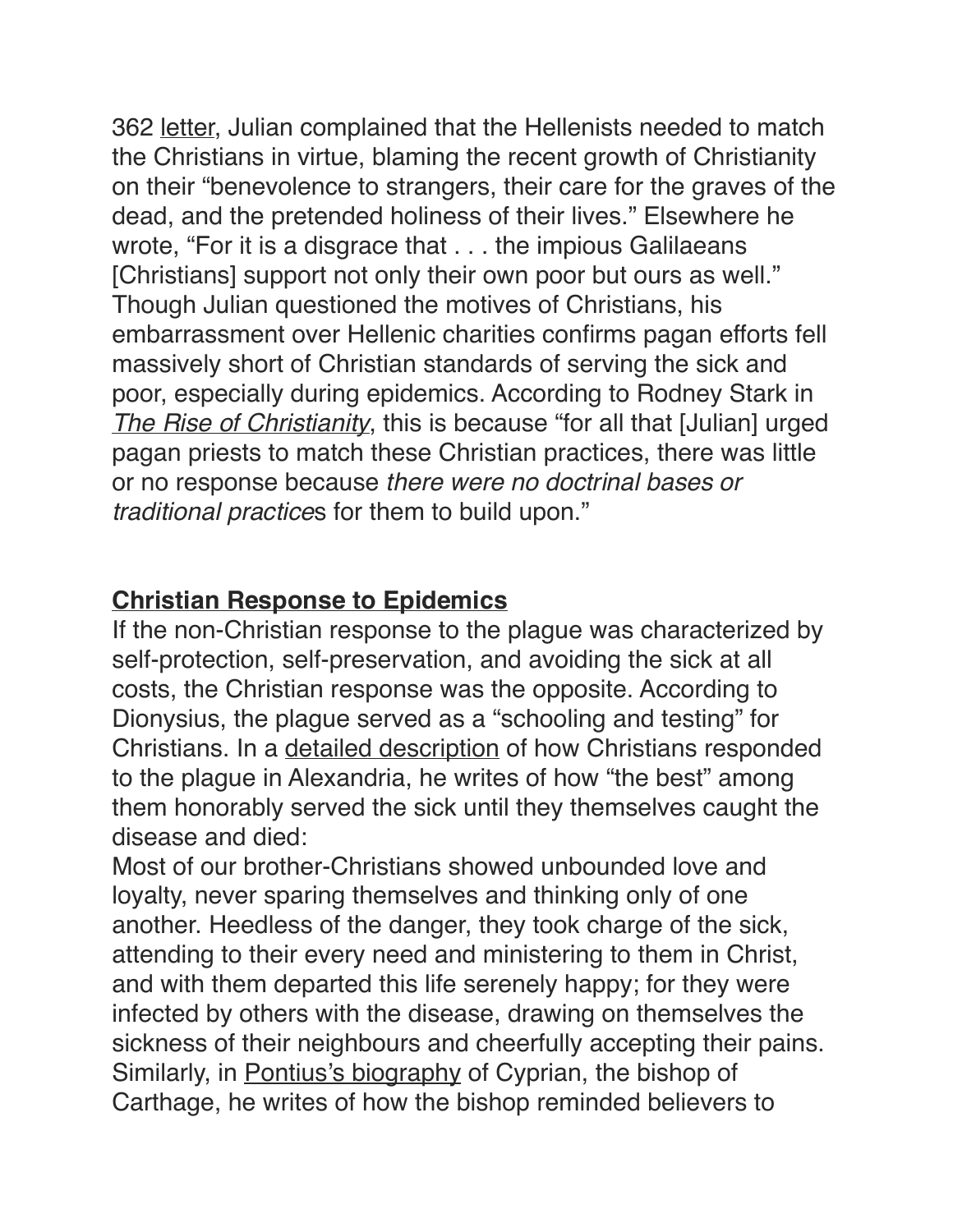serve not only fellow Christians but also non-Christians during the plague:

There is nothing remarkable in cherishing merely our own people with the due attentions of love, but that one might become perfect who should do something more than heathen men or publicans, one who, overcoming evil with good, and practicing a merciful kindness like that of God, should love his enemies as well. . . . Thus the good was done to all men, not merely to the household of faith.

The impact of this service was twofold: (1) Christian sacrifice for their fellow believers stunned the unbelieving world as they witnessed communal love like they'd never seen [\(John 13:35](https://www.esv.org/John%2013%3A35/)), and (2) Christian sacrifice for non-Christians resulted in the early church experiencing exponential growth as non-Christian survivors, who benefited from the care of their Christian neighbors, converted to the faith *en masse*.

## **Christian Response to Coronavirus**

As we continue to wrestle with how to respond to the coronavirus, notice how non-Christians in the Roman Empire emphasized self preservation while the early church emphasized fearless, sacrificial service. Whereas non-Christians fled from epidemics and abandoned their sick loved ones as they feared the unknown, Christians marched into epidemics and served both Christians and also non-Christians, seeing their own suffering as an opportunity to spread the gospel and model Christlike love. If the non-Christian response to the plague was characterized by self-protection, self-preservation, and avoiding the sick at all costs, the Christian response was the opposite.

How might we put that posture into practice in the face of [COVID-19,](https://www.thegospelcoalition.org/article/how-should-christians-talk-about-the-covid-19-potential-pandemic/) setting ourselves apart from the world in how we respond to the growing epidemic? Perhaps we begin by resisting the fear that is leading to panic in various sectors of society